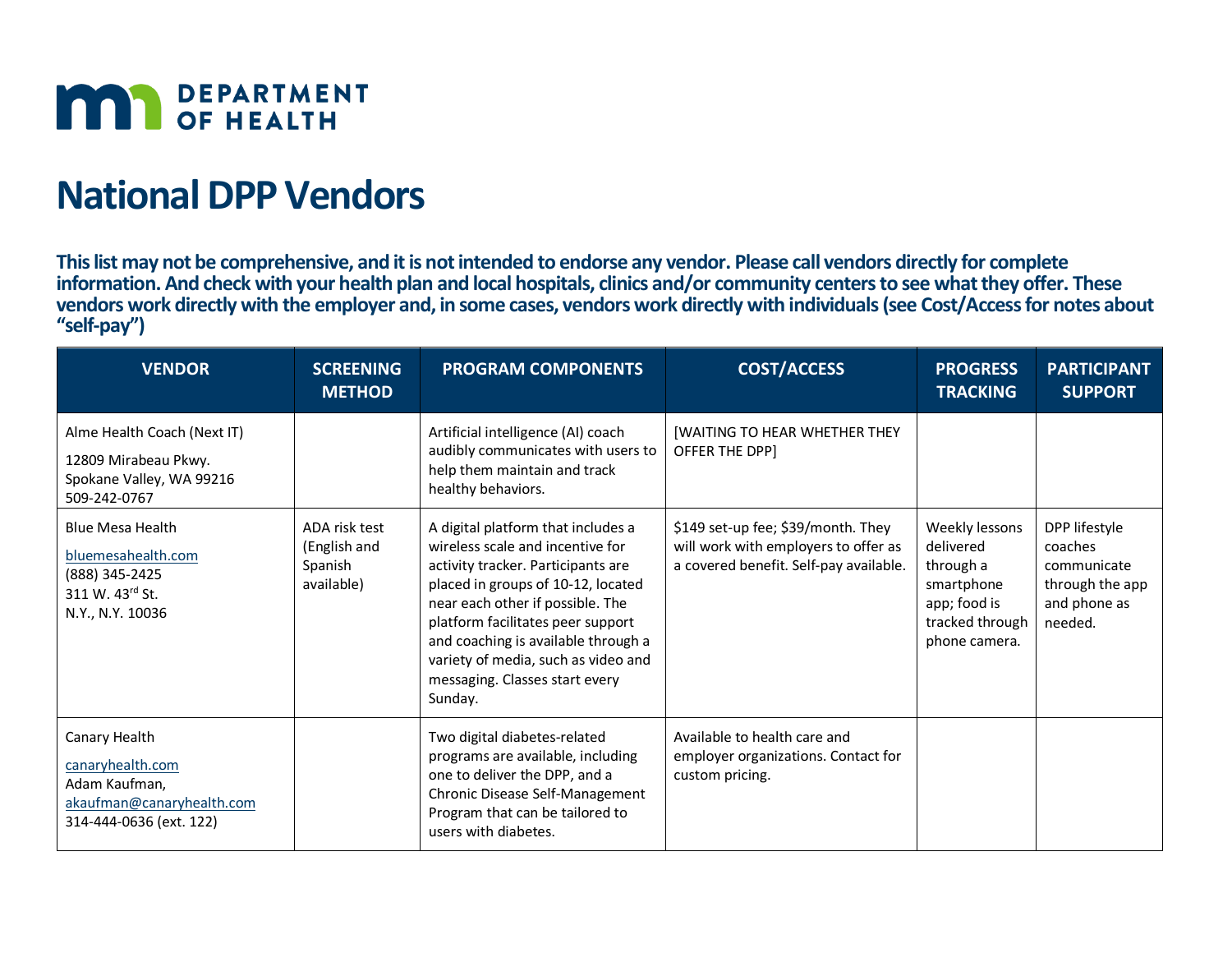| CAPPA Health (My Dietitian)<br>Cappahealth.com<br>info@cappahealth.com<br>866-439-7747                                     |                      | A year-long program offered<br>through a digital platform that<br>connects users to a registered<br>dietitian (RD) and support<br>community through video,<br>messaging and email. My Dietitian<br>also supports the CAPPA program, a<br>platform to deliver the DPP. | Free App (smart phone or<br>computer).                                                              | Users journal<br>their food and<br>activity through<br>the app or<br>website.                   | Daily outreach<br>from RD, plus<br>support<br>community.                                                                                                                                                                |
|----------------------------------------------------------------------------------------------------------------------------|----------------------|-----------------------------------------------------------------------------------------------------------------------------------------------------------------------------------------------------------------------------------------------------------------------|-----------------------------------------------------------------------------------------------------|-------------------------------------------------------------------------------------------------|-------------------------------------------------------------------------------------------------------------------------------------------------------------------------------------------------------------------------|
| <b>Care Matters</b><br>http://caremattersinc.org/<br>141 Robert E Lee Blvd., #221<br>New Orleans, LA 70124<br>504-493-8894 | <b>CDC Risk Test</b> | Individual online portal (highly<br>recommended, but not required).<br>Rolling enrollment. Large group<br>format, with sub-groups based on<br>workplace/location/interest.                                                                                            | Option 1: \$29/month for 12 months<br>Option 2: One-time \$199<br>Both offer lifetime accessibility |                                                                                                 | No 1:1 direct<br>coaching.<br>Participants can<br>ask questions in<br>main discussion<br>forum or send<br>PM to Corey<br>(founder).<br>Weekly<br>message/discussi<br>on forums and<br>email reminders<br>about modules. |
| Gain Life<br>gainlife.com<br>CJ Abeleda - cj@gainlife.com                                                                  |                      | Consumer-friendly web and native<br>apps address a wide range of<br>behaviors. "Transformation engine"<br>offers a highly individualized<br>approach.                                                                                                                 | Available to employers, health plans,<br>and partners. Contact for custom<br>pricing.               |                                                                                                 | Not currently<br>available on<br>website.                                                                                                                                                                               |
| HealthSlate<br>healthslate.com<br>888-291-7245<br>info@healthslate.com                                                     |                      | Highly individualized digital<br>platform that connects users to<br>health coaches.                                                                                                                                                                                   |                                                                                                     | Users track<br>meals through<br>a photo journal,<br>focusing on<br>carbohydrate<br>consumption. | Online<br>community,<br>complemented<br>by live coaching.                                                                                                                                                               |
| Hope 80 20, LLC<br>2906 N Ocoee St.                                                                                        | <b>CDC Risk Test</b> | A meeting facilitator will weigh<br>participants and track their PA                                                                                                                                                                                                   | \$199/participant. 16 sessions with<br>videos available every 5 days with                           | Fit Bits and<br>BP/blood                                                                        | Weekly Q&A<br>sessions                                                                                                                                                                                                  |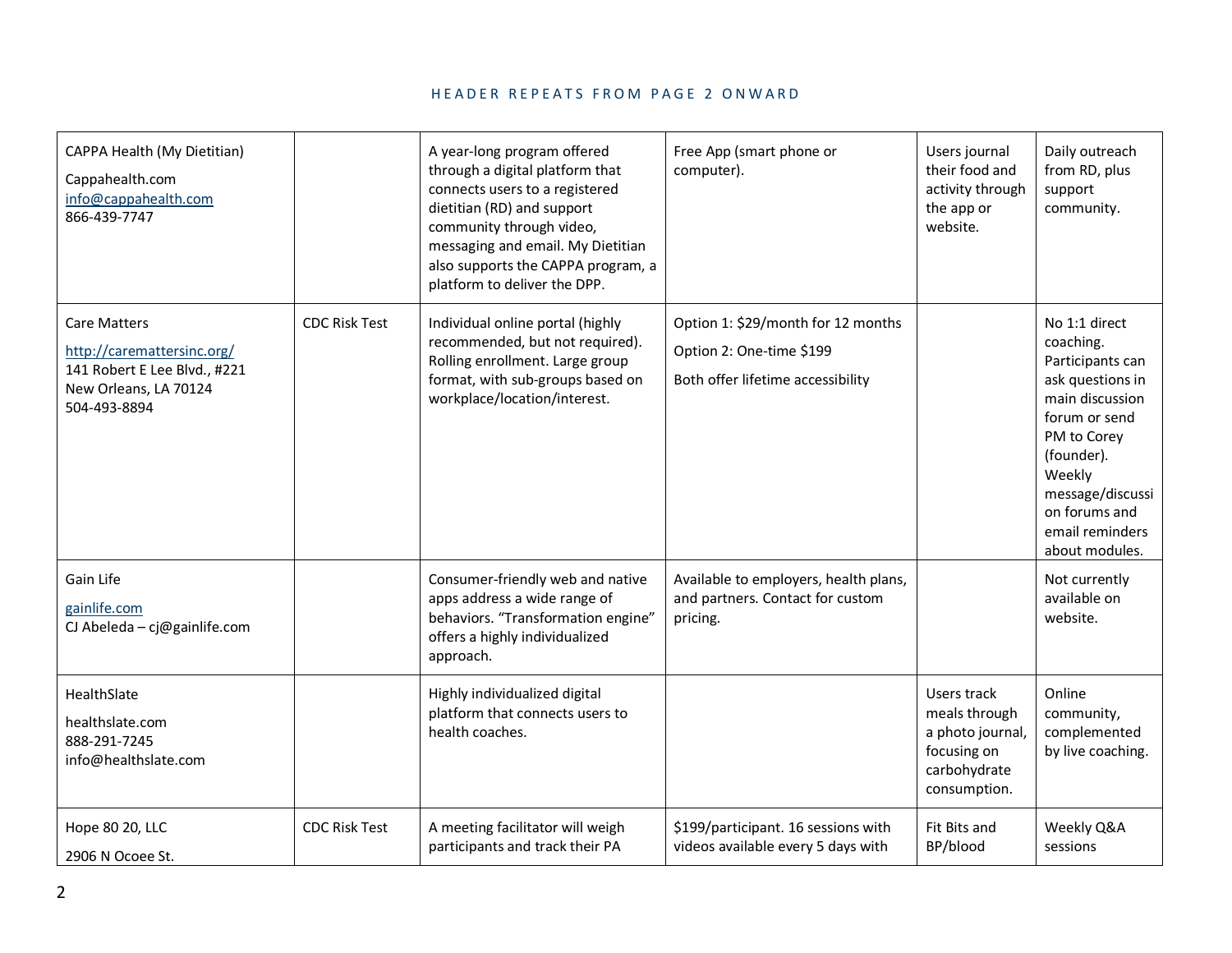| Cleveland, TN 37312<br>877-836-9355<br>hope8020.com                                                                           |                                               | minutes before turning to the video<br>curriculum app that can be synced<br>with Fit Bits and offer BP/blood<br>glucose tracking logs. Rolling<br>enrollment.                                                                                                                                       | extra sessions to extend weekly<br>sessions to 6 months.                                                                                   | glucose tracking<br>logs.                                                                                                                                                         | available, along<br>with an app that<br>can be synced<br>with Fit Bits.<br>BP/blood<br>glucose tracking<br>logs. |
|-------------------------------------------------------------------------------------------------------------------------------|-----------------------------------------------|-----------------------------------------------------------------------------------------------------------------------------------------------------------------------------------------------------------------------------------------------------------------------------------------------------|--------------------------------------------------------------------------------------------------------------------------------------------|-----------------------------------------------------------------------------------------------------------------------------------------------------------------------------------|------------------------------------------------------------------------------------------------------------------|
| Lark<br>web.lark.com<br>2570 W El Camino Real<br>#100<br>Mountain View, CA 94040<br>(855) 500-5275                            |                                               | Smart phone app - the first Al-<br>based program. Scale/Fit Bit that<br>can be added to the cost of the<br>program. These items are<br>connected to the phone app and<br>synced. Participants join as<br>individuals; groups are available<br>upon request.                                         | Employers can do self-pay: cost is a<br>few dollars/month/employee.                                                                        |                                                                                                                                                                                   | Participants get<br>text coaching,<br>and links to<br>documents and<br>support<br>information.                   |
| Newtopia                                                                                                                      |                                               |                                                                                                                                                                                                                                                                                                     | [WAITING TO HEAR WHETHER THEY<br>OFFER THE DPP]                                                                                            |                                                                                                                                                                                   |                                                                                                                  |
| Noom<br>https://www.noom.com                                                                                                  | Unsure of DPP<br>affiliation                  | "360-degree" support: Health<br>coach and nutritionist; licensed<br>medical doctor; clinical exercise<br>specialist. By making the<br>experience relevant to individual<br>goals and interactions, they provide<br>personalized plans that makes a<br>balanced, healthy life attainable<br>and fun. | About \$35/month, depending on<br>personalized plan. Enterprise<br>solutions pricing varies.                                               | Using<br>smartphones,<br>Noom uses<br>cutting-edge<br>technology to<br>accurately<br>monitor<br>progress and<br>provide expert<br>advice and<br>analysis to keep<br>you on track. | 24/7 Support<br>and<br>encouragement.                                                                            |
| NC State University/Eat Smart.<br>Move More. Prevent Diabetes.<br>512 Brickhaven Dr., NC State<br>University, Campus Box 7606 | Recent A1C<br>between 5.7-6.4,<br>OR CDC risk | Online personal portal (My Progress<br>Portal) to track weight and minutes<br>(self-reported); portal syncs with<br>FitBit data (steps, minutes of                                                                                                                                                  | \$449/participant; groups of 20+ (or<br>Medicaid) get discount of<br>\$429/person. 12-month program<br>delivered in real-time, interactive | Participants are<br>given<br>workbooks for                                                                                                                                        | Participants are<br>encouraged to<br>interact during<br>the weekly class                                         |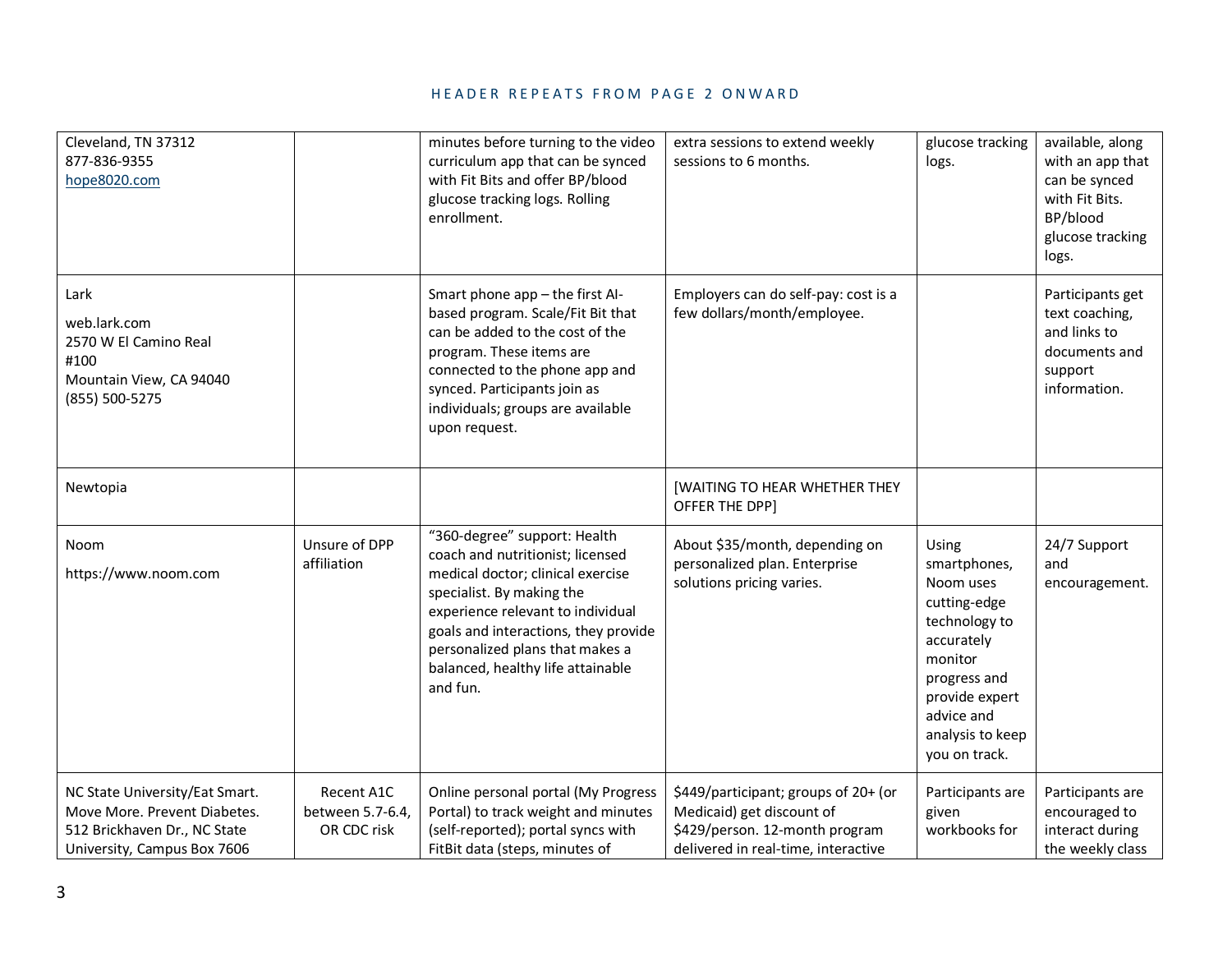| Raleigh, NC 27695<br>(919) 515-9142<br>http://www.esmmpreventdiabete<br>s.com                                                                                                                                                                  | assessment<br>score of 9 or<br>higher (self-<br>determined) | moderate PA, weight). Specific start<br>times (minimum of 20 per class).                                                                                                                                                                                                                                                                                                                                                                                | format. Phase 1 is 20 weeks with 12<br>weekly sessions and 4 bi-weekly<br>sessions. Phase 2 is the maintenance<br>phase and is 29 weeks with 3<br>sessions held every 3 weeks for 9<br>weeks and 5 sessions held every 4<br>weeks for 20 weeks. | both Phase 1<br>and Phase 2.                                                | sessions<br>scheduled at a<br>set time for the<br>group. Personal<br>ortal syncs up<br>FitBit data.                                                                                                 |
|------------------------------------------------------------------------------------------------------------------------------------------------------------------------------------------------------------------------------------------------|-------------------------------------------------------------|---------------------------------------------------------------------------------------------------------------------------------------------------------------------------------------------------------------------------------------------------------------------------------------------------------------------------------------------------------------------------------------------------------------------------------------------------------|-------------------------------------------------------------------------------------------------------------------------------------------------------------------------------------------------------------------------------------------------|-----------------------------------------------------------------------------|-----------------------------------------------------------------------------------------------------------------------------------------------------------------------------------------------------|
| Omada (Prevent)<br>500 Sansome St, Suite 200<br>San Francisco, CA 94111-2323<br>(888) 987-8337<br>http://www.omadahealth.com<br>Omada Overview Video (click on<br>"How it Works" on the homepage)<br>Omada Overview Video (for<br>individuals) |                                                             | Intensive digital (smart phone,<br>wireless scale) behavioral change<br>programs that are clinically<br>supported and evidence-based.<br>Preferred Vendor for several<br>Minnesota health plans. Contact<br>your health plan or insurance<br>broker for more details.                                                                                                                                                                                   | \$140/month for individuals; most<br>marketing is to large employers,<br>brokers, health plans, health systems<br>(variable pricing).                                                                                                           |                                                                             | Each participant<br>is supported by a<br>professional<br>health coach and<br>robust social<br>network for real-<br>time feedback,<br>support and<br>accountability.                                 |
| Real Appeal                                                                                                                                                                                                                                    |                                                             |                                                                                                                                                                                                                                                                                                                                                                                                                                                         | <b>[WAITING TO HEAR WHETHER THEY</b><br>OFFER THE DPP]                                                                                                                                                                                          |                                                                             |                                                                                                                                                                                                     |
| Retrofit<br>retrofitme.com;<br>1-800-774-5962 (General)<br>Susan Haluzan (Director Employer<br>Sales) - 480-540-8611,<br>susan.haluzan@retrofitme.com<br><b>Retrofit Healthy Living Product</b><br>Demo                                        |                                                             | The Retrofit DPP is a technology-<br>based lifestyle change program. It is<br>a 52-week virtual program<br>featuring live and recorded classes,<br>self-monitoring devices and<br>technology, a suite of digital tools,<br>HIPAA-compliant video coaching<br>and messaging, cooking skills and<br>challenges through their partner<br>(Monj), and an interactive online<br>community. Offered primarily<br>through large employers and health<br>plans. | \$248-\$298/month. 52-week virtual<br>lifestyle change program. Offered<br>primarily through large employers<br>and health plans.                                                                                                               | Self-monitoring<br>devices and<br>technology;<br>suite of digital<br>tools. | Live and<br>recorded classes,<br>HIPAA-compliant<br>video coaching<br>and messaging,<br>cooking skills<br>and challenges<br>through their<br>partner (Monj),<br>interactive<br>online<br>community. |
| Solera Health                                                                                                                                                                                                                                  |                                                             | Their mission is to improve the<br>health of communities by                                                                                                                                                                                                                                                                                                                                                                                             |                                                                                                                                                                                                                                                 |                                                                             |                                                                                                                                                                                                     |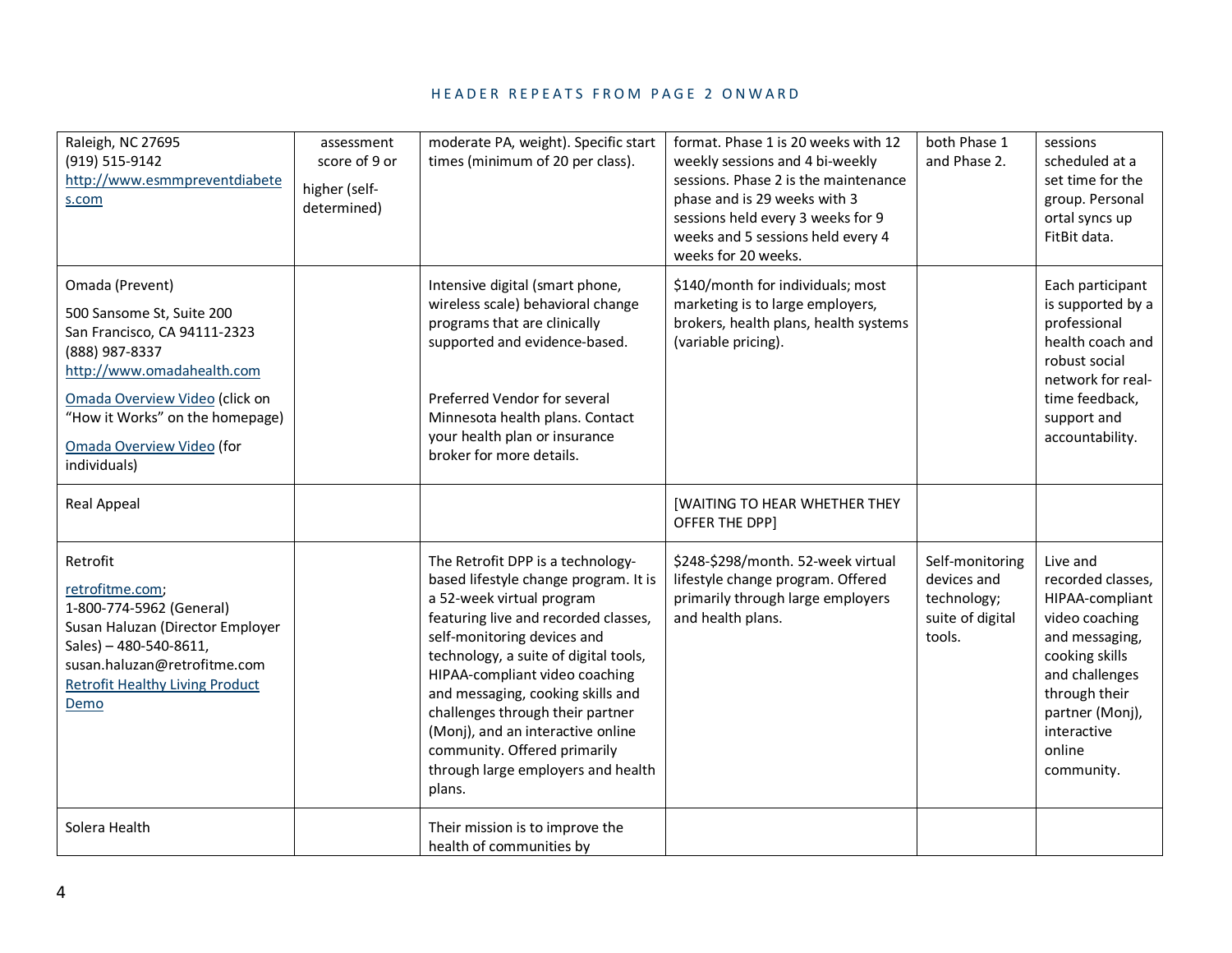| Soleranetwork.com, Sandeep<br>Wadhwa, 800-858-1714                                                                                                                                                                                                                           | connecting diabetes prevention<br>vendors ("network partners") with<br>individuals at risk for preventable<br>chronic disease, their doctors, and<br>payers looking for demonstrated<br>ways to manage health care costs.<br>They work with a variety of vendors<br>to find solutions that fit specific<br>cultures and individuals. |                                                                                                                                                                                                                                                                                                                                                                                       |                                                                |                                                         |
|------------------------------------------------------------------------------------------------------------------------------------------------------------------------------------------------------------------------------------------------------------------------------|--------------------------------------------------------------------------------------------------------------------------------------------------------------------------------------------------------------------------------------------------------------------------------------------------------------------------------------|---------------------------------------------------------------------------------------------------------------------------------------------------------------------------------------------------------------------------------------------------------------------------------------------------------------------------------------------------------------------------------------|----------------------------------------------------------------|---------------------------------------------------------|
| Turnaround Health, a division of<br>NutritionQuest<br>Turnaroundhealth.com (view<br>overview video by clicking on "See<br>How It Works" on the homepage)<br>Torin Block, 510-704-8514,<br>tblock@turnaroundhealth.com<br>15 Shattuck Square, Suite 288<br>Berkeley, CA 94704 | An "effective and inexpensive,"<br>personalized program, with<br>effectiveness proven in a<br>randomized control trial. CDC<br>grants funded its product build and<br>launch activities. It is delivered via<br>phone, tablet or desktop.                                                                                            |                                                                                                                                                                                                                                                                                                                                                                                       |                                                                |                                                         |
| Weight Watchers DPP, A.J. Grant,<br>763-443-7985,<br>aj.grant@weightwatchers.com                                                                                                                                                                                             | Face-to-face, online coaching,<br>digital tools. Rolling enrollment.<br>As of 12/2017, Minnesota-based<br>Weight Watchers programs are not<br>available directly - employers must<br>contract with Solera to gain access.                                                                                                            | From \$4.22/week-\$10/week. Prices<br>vary for employer groups and<br>individuals. Solera currently serves<br>as the administrator for commercial<br>groups. Weight Watchers has been<br>tested in those with prediabetes,<br>and results show significant weight<br>loss and improvements in blood<br>sugar control in six months, with<br>improvements sustained over 12<br>months. | Face-to-face<br>and virtual<br>weigh-ins;<br>digital tracking. | Face-to-face and<br>online<br>personalized<br>coaching. |
| Yes Health<br>Yeshealth.com, Alex Petrov,<br>alexpetrov@yeshealth.com                                                                                                                                                                                                        | Yes Health takes a holistic approach<br>to diabetes prevention (diet,<br>exercise, well-being). They work                                                                                                                                                                                                                            | \$39/month for the core program;<br>\$10/month for maintenance<br>program). The 16-week core                                                                                                                                                                                                                                                                                          | Digital scale<br>syncs with<br>FitBit data.                    |                                                         |